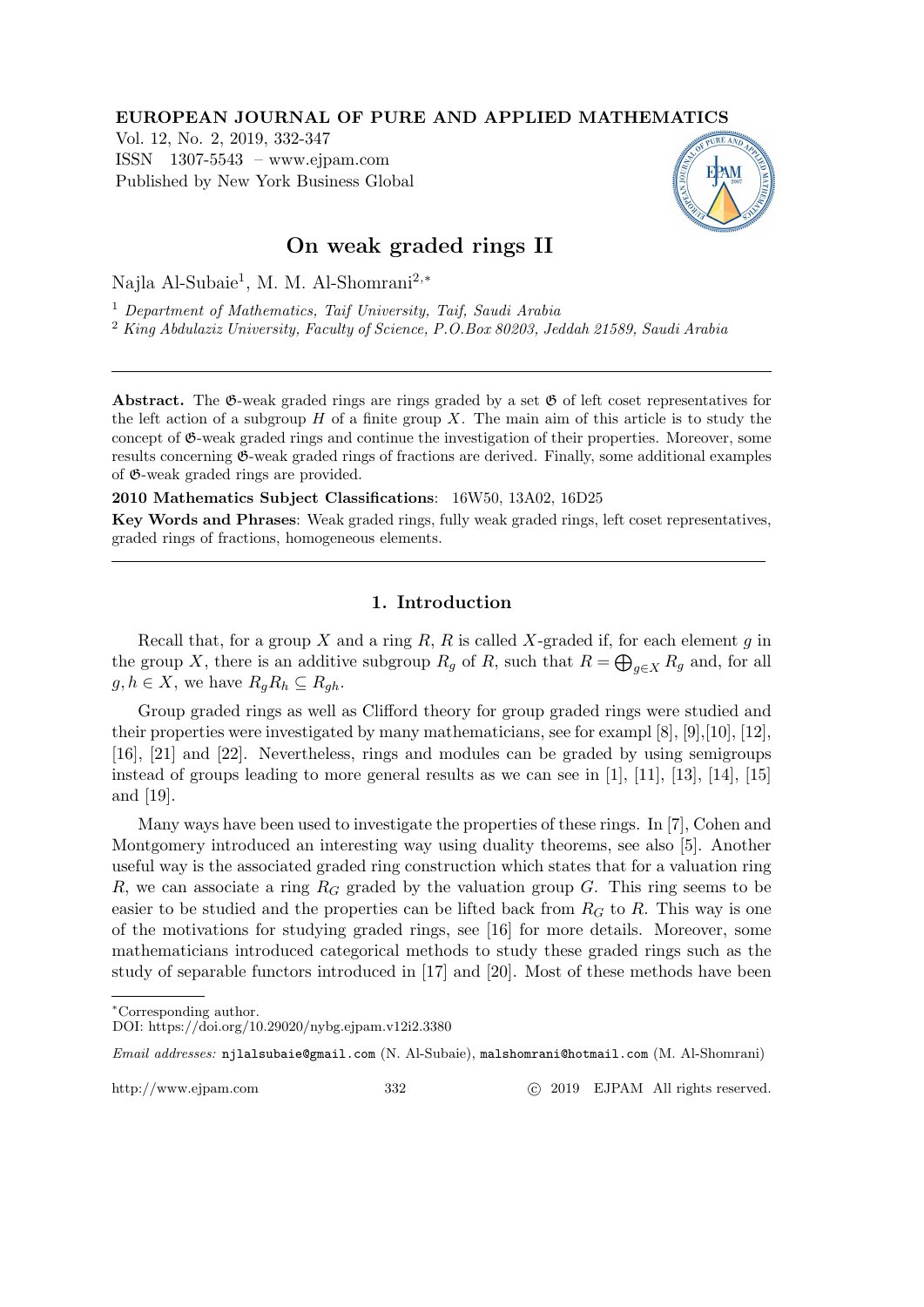introduced for the finite group-grading. However, more additional investigations have been done considering the infinite case, see for example [2].

In [6], a fixed set  $\mathfrak G$  of left coset representatives for the left action of a subgroup H on a group X was constructed and a binary operation on  $\mathfrak{G}$ , which has a left identity and the right division property, was defined. This binary operation is not associative in a travail way. However, the associativity was considered by using a "cocycle"  $f : \mathfrak{G} \times \mathfrak{G} \longrightarrow H$ . The dependence on the choice of representatives was shown as follows: For a given subgroup H of a group X, different sets of representatives  $\mathfrak{G}$  and  $\mathfrak{G}$  for the left cosets can be chosen. These cosets are related by an arbitrary function  $\gamma : X/H \longrightarrow H$ , so that if  $s \in \mathfrak{G}$  then  $\gamma([s])s \in \mathfrak{G}$ , where [s] denotes the coset Hs.

In [3], the concept of group graded rings was extended by using a set  $\mathfrak{G}$  of left coset representatives with specific binary operation. This new concept was called  $\mathfrak{G}\text{-weak graded}$ rings. In [4], some properties of weak graded rings were investigated. Moreover, graded rings by using the product  $H \times \mathfrak{G}$  were also discussed.

In this article, we consider the G-weak graded rings and continue the investigation of their properties. More specifically, for a finite group  $X$ , a subgroup  $H$ , a fixed set of left coset representatives ( $\mathfrak{G}, *$ ) and a  $\mathfrak{G}-$ weak graded ring R with unity, the following results are proved: (i) If K is a subring of R containing all of its  $\mathfrak{G}$ -homogeneous elements, then K is a  $\mathfrak{G}\text{-weak graded subring.}$  (ii) If x is a unit element such that  $x \in R_s$  for some  $s \in \mathfrak{G}$ , then  $x^{-1} \in R_{s^L}$  where  $s^L$  is the left inverse of s. (iii)  $WGrU(R)$ , the set of all weak graded units of R, is a subgroup of  $U(R)$ . Moreover, some results considering the  $\mathfrak{G}\text{-weak graded}$ rings of fraction are proved. Finally, some additional examples of G-weak graded rings are introduced.

Throughout this article, we shall assume that all groups are finite, all rings are commutative with unities and all vector spaces are finite dimensional.

#### 2. Preliminaries

In this section, we list some important definitions and results that will be used later in this article.

**Definition 1.** [6] Let X be a group and H be a subgroup of X. We call  $\mathfrak{G} \subset X$  a set of left coset representatives if, for every  $x \in X$ , there is a unique  $s \in \mathfrak{G}$  such that  $x \in Hs$ . In addition, we call the decomposition  $x = us$ , for  $u \in H$  and  $s \in \mathfrak{G}$ , the unique factorization of x.

In what follows,  $\mathfrak G$  stands for a fixed set of left coset representatives for the action of the subgroup H of X on the group X and e is the identity element in X.

**Definition 2.** [6] For elements  $s, t \in \mathfrak{G}$  we define  $f(s,t) \in H$  and  $s * t \in \mathfrak{G}$  by the unique factorization  $st = f(s, t)(s * t)$  in X, where f is the cocycle map. Moreover, the functions  $\triangleright : \mathfrak{G} \times H \to H$  and  $\triangleleft : \mathfrak{G} \times H \to \mathfrak{G}$  are defined by the unique factorization  $su = (s \triangleright u)(s \triangleleft u)$ for  $s, s \triangleleft u \in \mathfrak{G}$  and  $u, s \triangleright u \in H$ .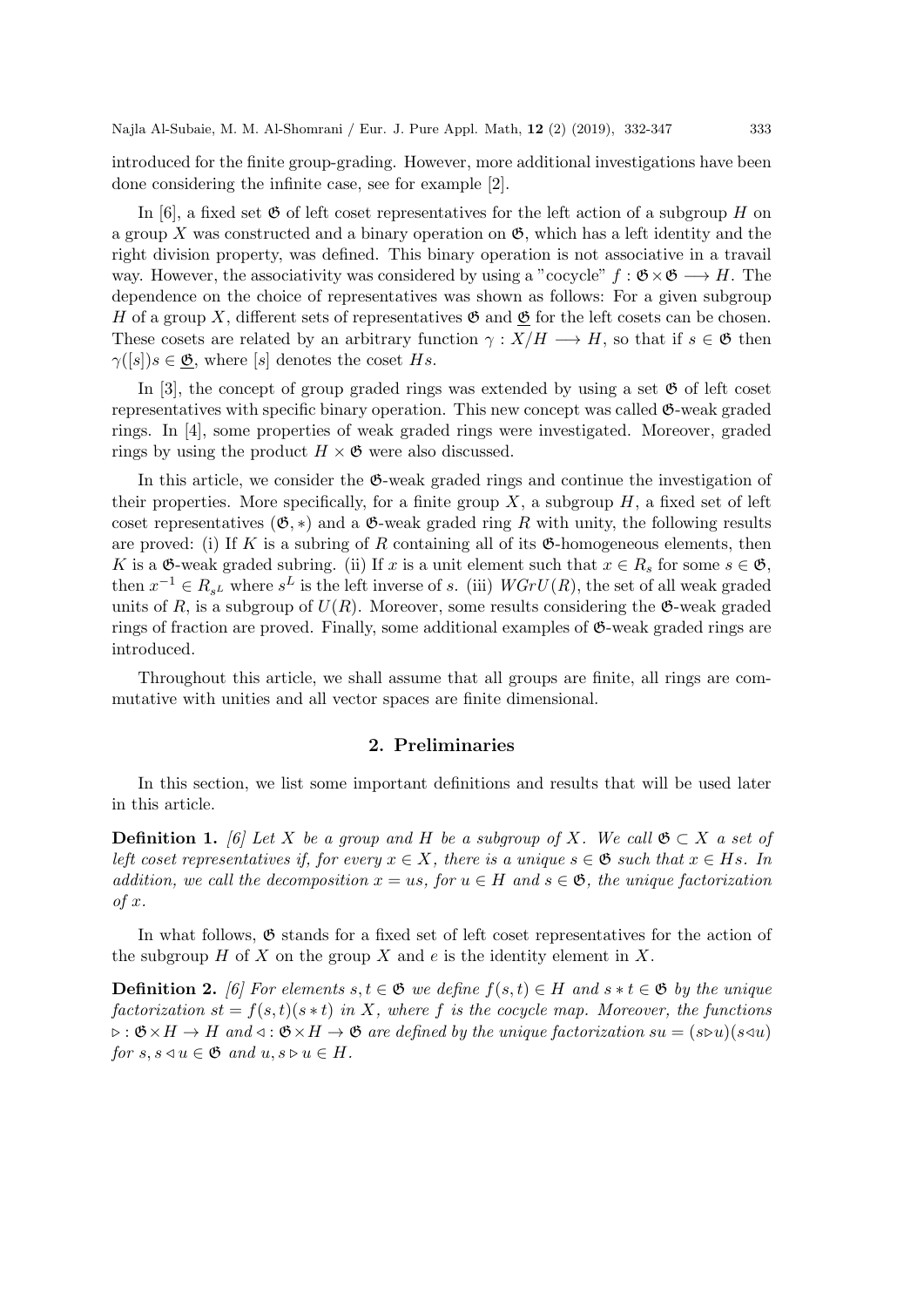The binary operation  $*$  on  $\mathfrak G$  has a unique left identity  $e_{\mathfrak G} \in \mathfrak G$  and satisfying the right division property, i.e., for all  $s, t \in \mathfrak{G}$  there is a unique solution  $p \in \mathfrak{G}$  satisfying the equation  $p * s = t$  [6]. If  $e \in \mathfrak{G}$ , then  $e_{\mathfrak{G}} = e$  is also a right identity. Also, there is a unique left inverse  $s^L$  for every  $s \in \mathfrak{G}$  satisfying the equation  $s^L * s = e_{\mathfrak{G}}$ .

**Proposition 1.** [6] The following identities between  $(\mathfrak{G}, *)$  and f are satisfied for all  $s, t, p \in \mathfrak{G}$  and all  $u, v \in H$ :

$$
s \triangleright (t \triangleright u) = f(s, t) ((s * t) \triangleright u) f (s \triangleleft (t \triangleright u), t \triangleleft u)^{-1},
$$
  
\n
$$
(s * t) \triangleleft u = (s \triangleleft (t \triangleright u)) * (t \triangleleft u),
$$
  
\n
$$
s \triangleright uv = (s \triangleright u) ((s \triangleleft u) \triangleright v),
$$
  
\n
$$
s \triangleleft uv = (s \triangleleft u) \triangleleft v,
$$
  
\n
$$
f(p, s) f (p * s, t) = (p \triangleright f(s, t)) f (p \triangleleft f(s, t), s * t)
$$

and

$$
(p \triangleleft f(s, t)) * (s * t) = (p * s) * t.
$$

**Proposition 2.** [6] The following identities between  $(\mathfrak{G}, *)$  and f are satisfied for all  $t \in \mathfrak{G}$ and all  $v \in H$ :

$$
e_{\mathfrak{G}} \triangleleft v = e_{\mathfrak{G}}, \qquad e_{\mathfrak{G}} \triangleright v = e_{\mathfrak{G}} v e_{\mathfrak{G}}^{-1}, \qquad t \triangleright e = e, \qquad t \triangleleft e = t,
$$
  

$$
f(e_{\mathfrak{G}}, t) = e_{\mathfrak{G}}, \qquad t \triangleright e_{\mathfrak{G}}^{-1} = f(t \triangleleft e_{\mathfrak{G}}^{-1}, e_{\mathfrak{G}})^{-1} \quad and \quad (t \triangleleft e_{\mathfrak{G}}^{-1}) * e_{\mathfrak{G}} = t.
$$

Now, we include the definition of  $\mathfrak{G}\text{-weak graded rings}$  and some related results form [3] where the binary operation ∗ is as in Definition 2.

**Definition 3.** [3], [4] Let X be a group, H be a subgroup of X and  $(\mathfrak{G},*)$  be a fixed set of left coset representatives for the left action of H on X. A ring R is called a  $\mathfrak{G}\text{-weak}$ graded ring if

$$
R = \bigoplus_{s \in \mathfrak{G}} R_s \tag{1}
$$

and

$$
R_s R_t \subseteq R_{s*t} \qquad \text{for all } s, t \in \mathfrak{G}, \tag{2}
$$

where  $R_s$  is an additive subgroup for each  $s \in \mathfrak{G}$ . If (2) is replaced by

$$
R_s R_t = R_{s*t} \qquad \text{for all } s, t \in \mathfrak{G}, \tag{3}
$$

then,  $R$  is called a fully (or strongly)  $\mathfrak{G}\text{-weak graded ring.}$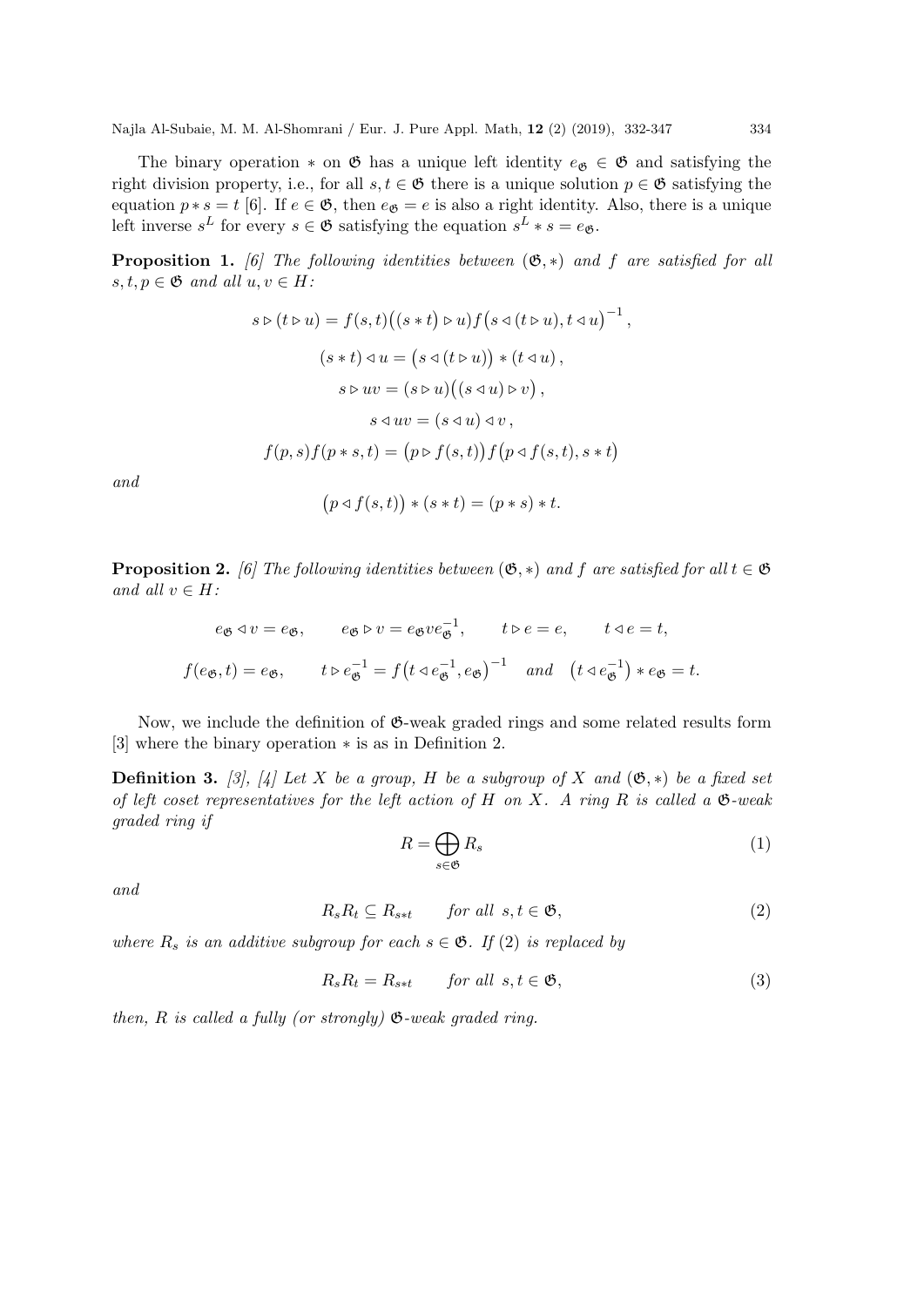It can be noted that any ring R can be put into a  $\mathfrak{G}\text{-weak graded ring by placing}$  $R = R_{e_{\mathfrak{G}}}$  and  $R_s = 0$  for all  $s \in \mathfrak{G}$  with  $s \neq e_{\mathfrak{G}}$ . This is called the trivial  $\mathfrak{G}\text{-weak graded}$ ring.

**Proposition 3.** [3] Let  $\mathfrak{G}$  be a fixed set of left coset representatives for a subgroup H of a group X and R be a  $\mathfrak{G}\text{-weak graded ring with identity. Then, }1_R \in R_{e_{\mathfrak{G}}},$  where  $1_R$  is the multiplicative identity of R.

**Proposition 4.** [3] Let R be a  $\mathfrak{G}\text{-weak graded ring.}$  Then the e<sub> $\mathfrak{G}\text{-component }R_{e_{\mathfrak{G}}}$  is a</sub> subring of R.

#### 3. G-weak graded subrings and related results

In [3] and [4], the definition of weak graded rings was given and some of their properties were derived. In this section, we continue the investigation of the properties of weak graded rings. We start by giving a definition for a  $\mathfrak{G}$ -homogeneous element of a  $\mathfrak{G}$ -weak graded ring R.

**Definition 4.** Let R be a  $\mathfrak{G}\text{-weak graded ring. Then, a non-zero element }r_s \in R$  is said to be a weak graded or  $\mathfrak{G}$ -homogeneous element of grade s if there exists an s-component  $R_s$  of R such that  $r_s \in R_s$ . The grade of  $r_s$  is denoted by  $\langle r_s \rangle = s$ . The set of all  $\mathfrak{G}$ -homogeneous elements of R is defined and written as  $h(R) = \bigcup_{s \in \mathfrak{G}} R_s$ .

**Remark 1.** By Definition 3, every element  $r \in R$  has a unique decomposition written as  $r = \sum_{s \in \mathfrak{G}} r_s$  with  $r_s \in R_s$  for all  $s \in \mathfrak{G}$ . These  $\{r_s\}_{s \in \mathfrak{G}}$  are called the  $\mathfrak{G}$ -homogeneous components of r. However, the sum  $\sum_{s \in \mathfrak{G}} r_s$  is finite (in other words almost all  $r_s$  are zero).

**Definition 5.** Let K be a subring of a  $\mathfrak{G}$ -weak graded ring R. Then, K is said to be a  $\mathfrak{G}\text{-}weak\ graded\ subring\ of\ R\ if\ K\ itself\ is\ a\ \mathfrak{G}\text{-}weak\ graded\ ring.$ 

**Theorem 1.** Let K be a subring of a  $\mathfrak{G}$ -weak graded ring R. If K contains all the  $\mathfrak{G}$ homogeneous components for each  $k \in K$ , then K is a  $\mathfrak{G}\text{-weak graded subring of } R$ .

*Proof.* Clearly, we can write K as  $K = \sum_{s \in \mathfrak{G}} K_s$  as additive subgroups. Then for every  $k \in K$ , we have  $k = \sum_{s \in \mathfrak{G}} k_s$  where  $k_s \in K_s$  for all  $s \in \mathfrak{G}$ . We need to prove that  $K = \bigoplus_{s \in \mathfrak{G}} K_s$  and  $K_s K_t \subseteq K_{s*t}$  which we do as follows:

(i)  $K = \bigoplus_{s \in \mathfrak{G}} K_s$ .

Since K is a subring of R and  $R = \bigoplus_{s \in \mathfrak{G}} R_s$ , we have  $K_s = K \cap R_s$  for all  $s \in$  $\mathfrak{G}$ . Also, as R is a  $\mathfrak{G}$ -weak graded ring, the direct sum condition implies that  $R_s \bigcap (\sum_{t \in \mathfrak{G}} R_t) = \{0\}$  for all  $s \in \mathfrak{G}$  with  $s \neq t$ , which consequently implies that  $K_s \bigcap (\sum_{t \in \mathfrak{G}} K_t) = \{0\}.$  Thus,  $K = \bigoplus_{s \in \mathfrak{G}} K_s$ .

(ii)  $K_sK_t \subseteq K_{s*t}$ . Let  $K_s = K \cap R_s$  and  $K_t = K \cap R_t$  for some s and t in  $\mathfrak{G}$ . Hence,

$$
K_sK_t = (K \cap R_s)(K \cap R_t) \subseteq K \cap (R_sR_t) \subseteq K \cap (R_{s*t}) = K_{s*t},
$$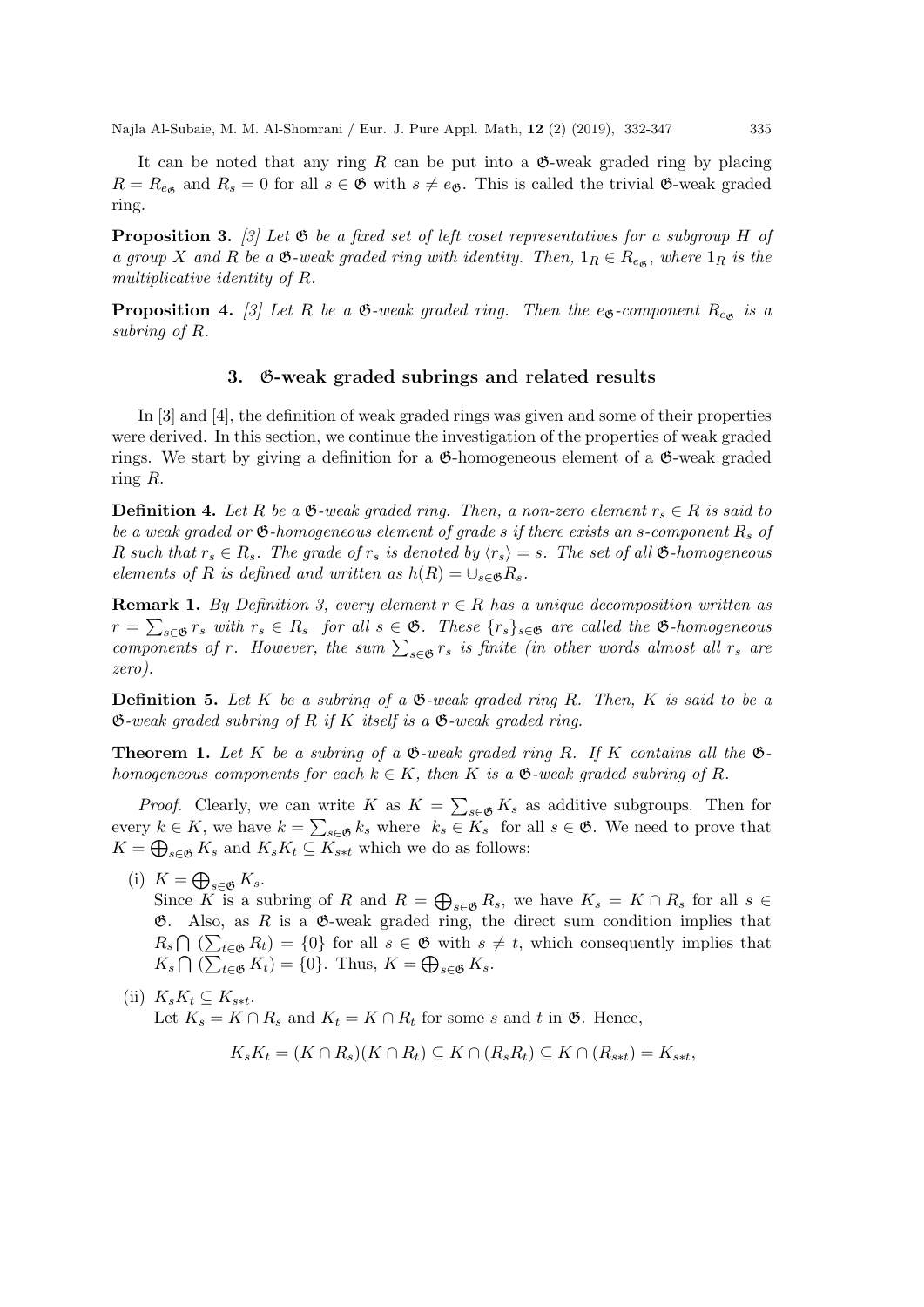which completes the proof.

It can be noted that the last two lines in part  $(i)$  of the proof can be, equivalently, written as follows:

$$
K_s \cap (\sum_{t \in \mathfrak{G}} K_t) = (K \cap R_s) \cap (\sum_{t \in \mathfrak{G}} K \cap R_t) = K \cap (R_s \cap \sum_{t \in \mathfrak{G}} R_t) = K \cap \{0\} = \{0\},\
$$

for all  $s \in \mathfrak{G}$  with  $s \neq t$ .

**Corollary 1.** A subring K of a  $\mathfrak{G}-weak$  graded ring R is a  $\mathfrak{G}-weak$  graded subring if and only if  $K = \bigoplus_{s \in \mathfrak{G}} (K \cap R_s)$ .

**Theorem 2.** Let X be a group, H be a subgroup of X and  $(\mathfrak{G}, *)$  be a fixed set of left coset representatives. Suppose that  $\mathfrak{G}$  has a right inverse  $s^R$  for each  $s \in \mathfrak{G}$  and that  $s^R = s^L = s^{-1}$ . Then, the  $\mathfrak{G}\text{-weak graded ring }R$  is fully if and only if  $1_R \in R_{s^L}R_s$  for all  $s \in \mathfrak{G}$ .

*Proof.* Let R be a fully  $\mathfrak{G}\text{-weak graded ring. Then, we have}$ 

$$
1_R \in R_{e_{\mathfrak{G}}} = R_{s^L * s} = R_{s^L} R_s.
$$

On the other hand, let  $1_R \in R_{s^L} R_s$ . Since R is  $\mathfrak{G}\text{-weak graded ring, we have } R_tR_s \subseteq R_{t*s}$ . So, we only need to show that  $R_{t*s} \subseteq R_tR_s$  which we do as follows:

$$
R_{t*s} = R_{t*s}1_R \subseteq R_{t*s}R_{sL}R_s \subseteq R_{(t*s)*sL}R_s = R_{(t\triangle f(s,s^L))*(s*s^L)}R_s
$$
  
=  $R_{(t\triangle f(s,s^L))*e_{\mathfrak{G}}}R_s$   
=  $R_{(t\triangle e_{\mathfrak{G}}^{-1})*e_{\mathfrak{G}}}R_s$   
=  $R_tR_s$ ,

as required.

**Theorem 3.** If R is a  $\mathfrak{G}\text{-weak graded ring and } I$  is an ideal of  $R_{e_{\mathfrak{G}}}$ , then  $IR \cap R_{e_{\mathfrak{G}}} = I$ .

*Proof.* We have to show that  $I \subseteq IR \cap R_{e_{\mathfrak{G}}}$  and  $IR \cap R_{e_{\mathfrak{G}}} \subseteq I$ . It is obvious that  $I \subseteq IR \cap R_{e_{\mathfrak{G}}}$  as, for any  $i \in I$ , we can write  $i = i1_R \in IR$  as well as  $i \in R_{e_{\mathfrak{G}}}$  since  $I \subseteq R_{e_{\mathfrak{G}}}$ .

So, it is enough to show that  $IR \cap R_{e_{\mathfrak{G}}} \subseteq I$  which we do as follows: Suppose that  $x \in IR \cap R_{e_{\mathfrak{G}}}$  which implies that  $x \in IR$  and  $x \in R_{e_{\mathfrak{G}}}$ . Since  $x \in IR$ , we can write x as

$$
x = \sum_{\text{finite}} ir,\tag{4}
$$

for  $i \in I$  and  $r \in R$ . As R is a  $\mathfrak{G}\text{-weak graded ring, equation (4) can be rewritten as}$ 

$$
x = \sum_{\text{finite}} ir_s, \qquad \text{for} \quad s \in \mathfrak{G},
$$

where  $r_s \in R_s$ . Also, as  $x \in R_{e_{\mathfrak{G}}}$ , hence x can be written as  $x = ir_{e_{\mathfrak{G}}}$ . Thus,  $x \in I$  since I is an ideal of  $R_{e_{\mathfrak{G}}}$ . Therefore,  $IR \cap R_{e_{\mathfrak{G}}} \subseteq I$  which completes the proof.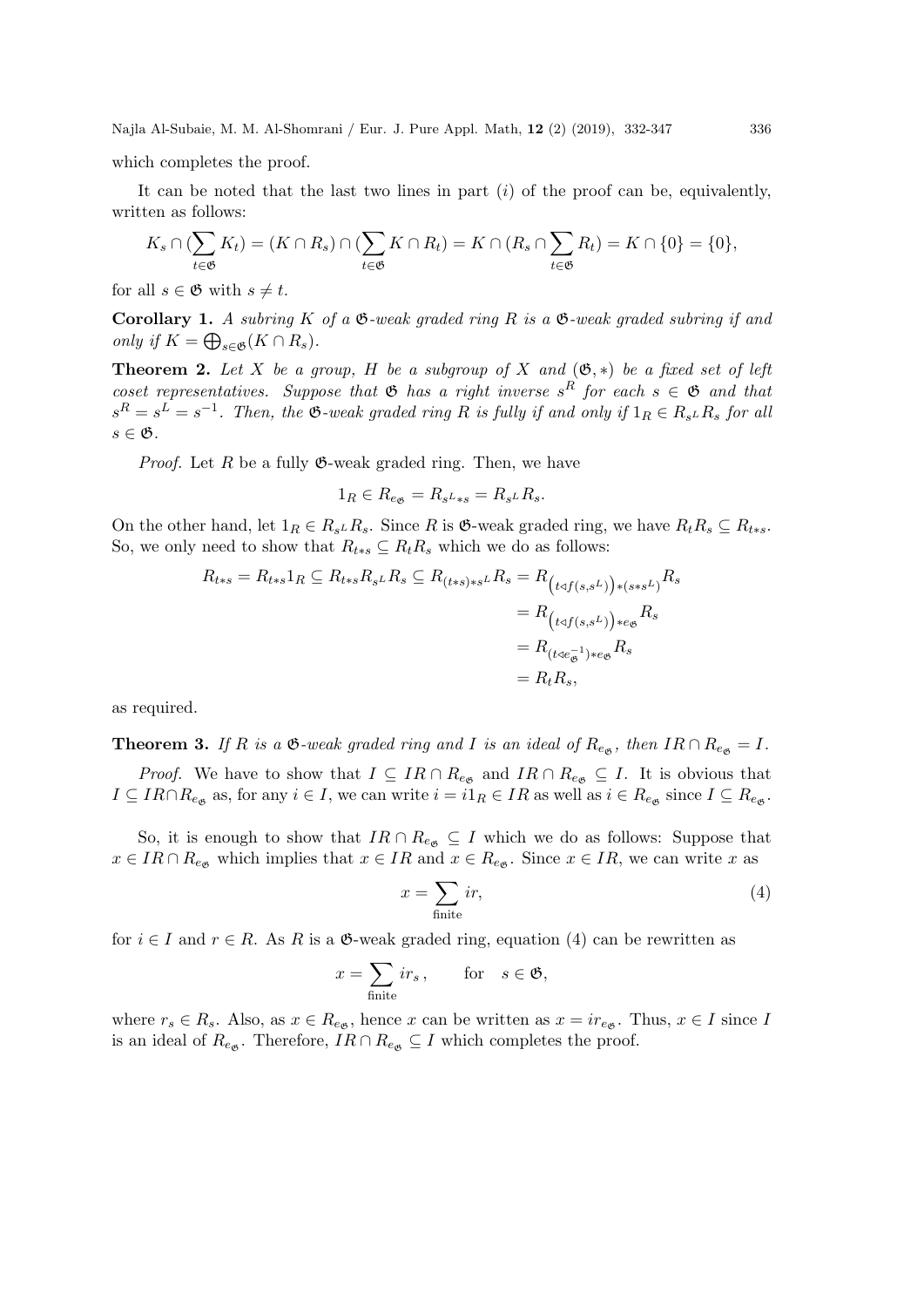**Definition 6.** For a  $\mathfrak{G}\text{-}weak\+grad\+\sin\theta\+R$ , a unit  $x \in U(R)$  is said to be weak graded unit or a  $\mathfrak{G}\text{-}homogeneous$  unit if  $x \in R_s$  for some  $s \in \mathfrak{G}$ , where  $U(R)$  is the group of all units in R. The set of all weak graded units in R is denoted by  $WGrU(R)$ .

**Theorem 4.** Let R be a  $\mathfrak{G}$ -weak graded ring with unity and let x be an element in  $U(R)$ . If  $x \in R_s$ , for some  $s \in \mathfrak{G}$ , then  $x^{-1} \in R_{s^L}$ .

*Proof.* Let  $x \in R_s$  for some  $s \in \mathfrak{G}$  and let  $x^{-1} = \sum_{t \in \mathfrak{G}} r_t$  where  $r_t \in R_t$  such that all but a finite number of them are zero. Hence,

$$
r_t x \in R_t R_s \subseteq R_{t*s} \quad \text{for any } t \in \mathfrak{G}.
$$

Thus,  $x^{-1}x = \sum_{t \in \mathfrak{G}} r_t x$  is the unique expansion for  $x^{-1}x$  in the direct sum  $R = \bigoplus_{t \in \mathfrak{G}} R_{t*s}$ which is equivalent to  $R = \bigoplus_{s \in \mathfrak{G}} R_s$  since  $\mathfrak{G}$  is closed under the binary operation  $*$ . But, on the other side, we have

$$
x^{-1}x = 1_R \in R_{e_{\mathfrak{G}}} = R_{s^L * s}.
$$

Consequently,  $\sum_{t \in \mathfrak{G}} r_t x = 1_R$  which implies that  $r_t = 0$  for all  $t \neq s^L$ . So, if we put  $t = s^L$  we get  $r_{s^L} x = 1_R$ . Therefore,  $r_{s^L} = x^{-1} \in R_{s^L}$  as required.

**Theorem 5.** If R is a  $\mathfrak{G}$ -weak graded ring, then the set of all its weak graded units, WGrU(R), is a subgroup of  $U(R)$  and the map  $\langle - \rangle : WGrU(R) \longrightarrow \mathfrak{G}$ , satisfies the homomorphism property of groups with  $\langle -\rangle^{-1}(e_{\mathfrak{G}}) = WGrU(R_{e_{\mathfrak{G}}})$ , where  $\langle -\rangle$  is the  $\mathfrak{G}$ grade.

*Proof.* First, to show that the set  $WGrU(R)$  is a subgroup of  $U(R)$ , let  $x, y \in$  $WGrU(R)$ . Then  $x \in R_s$  and  $y \in R_t$  for some  $s, t \in \mathfrak{G}$ . Now, since R is a  $\mathfrak{G}\text{-weak}$ graded ring, we have

$$
xy \in R_s R_t \subseteq R_{s*t}.
$$

Also, as  $\mathfrak G$  is closed under the operation  $*$ , we can put  $s * t = p$  for some  $p \in \mathfrak G$ . Hence, xy is weak graded for all  $x, y \in WGrU(R)$ . In addition, as  $x, y \in WGrU(R) \subseteq U(R)$  and that  $U(R)$  is a group under the ring multiplication, then  $xy \in U(R)$ . Thus xy is a weak graded unit for any  $x, y \in WGrU(R)$ , i.e.,  $xy \in WGrU(R)$ . Moreover, if  $x \in WGrU(R)$ , then, by Theorem 4,  $x^{-1} \in WGrU(R)$ .

Next, to show that the map  $\langle - \rangle$  satisfies the homomorphism property of groups, let  $x, y \in WGrU(R)$  and suppose that  $x \in R_s$  and  $y \in R_t$  for some  $s, t \in \mathfrak{G}$ , i.e.  $\langle x \rangle = s$  and  $\langle y \rangle = t$ . Thus,  $xy \in R_s R_t \subseteq R_{s*t} = R_p$ , for some  $p \in \mathfrak{G}$ . Consequently,

$$
\langle xy \rangle = p = s * t = \langle x \rangle * \langle y \rangle.
$$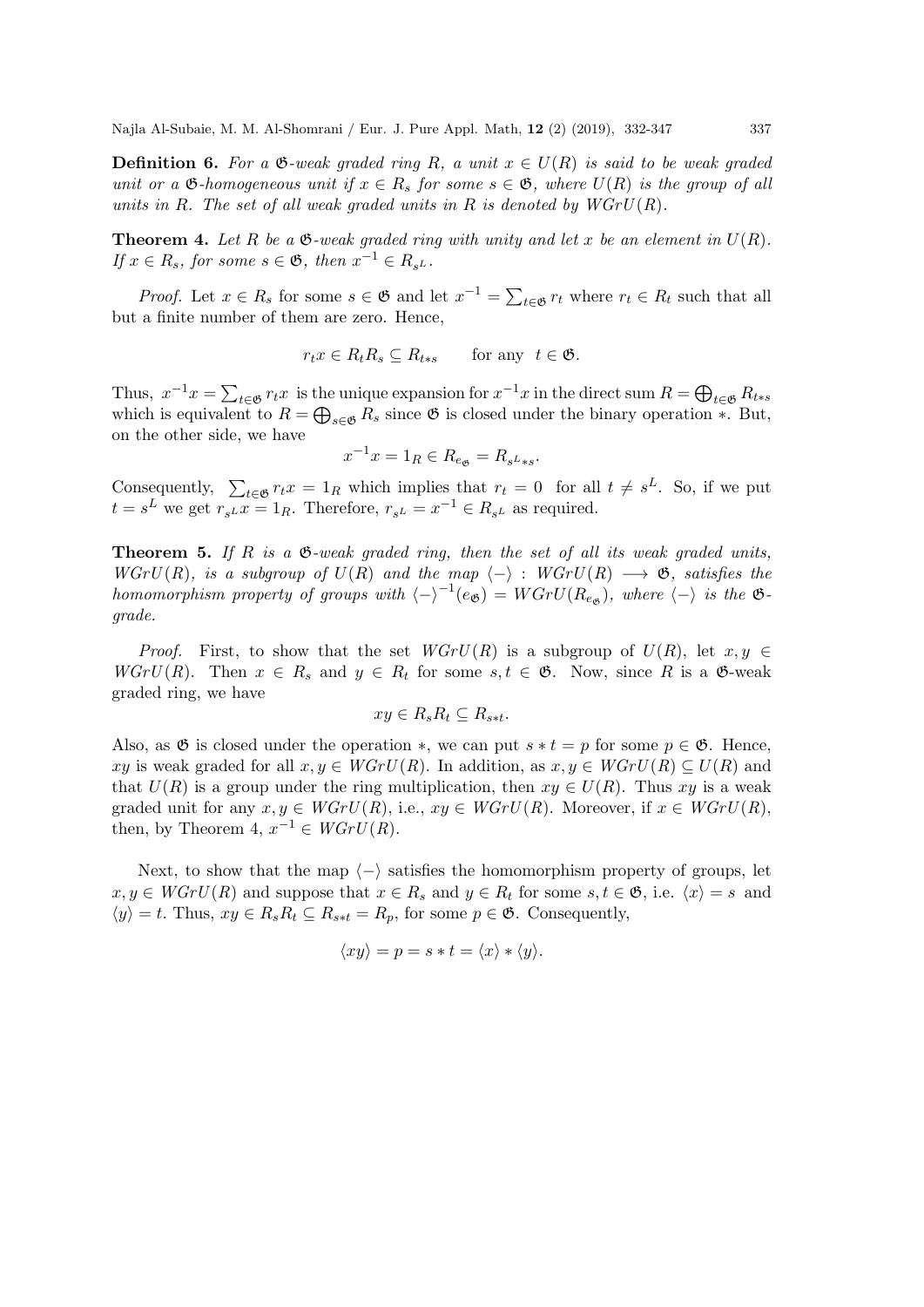Finally,

$$
\langle - \rangle^{-1}(e_{\mathfrak{G}}) = \{ x \in WGrU(R) : \langle x \rangle = e_{\mathfrak{G}} \}
$$

$$
= \{ x \in WGrU(R) : x \in R_{e_{\mathfrak{G}}} \}
$$

$$
= WGrU(R_{e_{\mathfrak{G}}}),
$$

as required.

It should be noted that  $\mathfrak{G}$  is, in general, neither a group nor even a monoid.

**Proposition 5.** If a ring R is a  $\mathfrak{G}\text{-weak graded ring, then the conjugation in }R$  defines an action given by

$$
\varphi_R: r_{e_{\mathfrak{G}}}, x \longrightarrow r_{e_{\mathfrak{G}}}^x = x^{-1}r_{e_{\mathfrak{G}}}x
$$

of the group  $WGrU(R)$  as automorphisms of the subring  $R_{e_{\mathfrak{G}}},$  where  $r_{e_{\mathfrak{G}}} \in R_{e_{\mathfrak{G}}}$  and  $x \in WGrU(R)$ .

*Proof.* The conjugation by a weak graded unit x in  $R_s$  for some  $s \in \mathfrak{G}$  is an automorphism of the ring  $R$  satisfying:

$$
R_{e_{\mathfrak{G}}}^x = x^{-1} R_{e_{\mathfrak{G}}} x \subseteq R_{s^L} R_{e_{\mathfrak{G}}} R_s \subseteq R_{s^L} R_{e_{\mathfrak{G}} \ast s} = R_{s^L} R_s \subseteq R_{e_{\mathfrak{G}}}.
$$

Since  $WGrU(R)$  is a group, the proof is completed.

#### 4. G-weak graded rings of fractions

We start this section by recalling the following well known results [18]:

(a) Let R be a ring and K be a multiplicatively closed subset of R such that  $1_R \in K$ ,  $0 \notin K$ . Then the left ring of fractions with respect to K,  $K^{-1}R$ , exists if and only if R satisfies the left Ore conditions with respect to  $K$ , i.e.:

- (i) If  $rk = 0$ , for some  $k \in K$  and  $r \in R$ , then there is an element  $k' \in K$  such that  $k'r=0.$
- (ii) For  $r \in R$  and  $k \in K$ , there are elements  $r' \in R$  and  $k' \in K$  such that  $k'r = r'k$ .

If Ore conditions with respect to  $K$  are satisfied, then

$$
K^{-1}R = R_K = \left\{ \begin{array}{l} \frac{r}{k} : r \in R, \ k \in K \end{array} \right\}.
$$

The addition and multiplication operations on  $R_K$  are defined, respectively, by  $\frac{r}{k} + \frac{r'}{k}$  $\frac{r'}{k'}=$  $\frac{k'r+kr'}{kk'}$  and  $\frac{r}{k} \cdot \frac{r'}{k'}$  $\frac{r'}{k'}=\frac{r_1r'}{k_1'k}$  $\frac{r_1 r'}{k'_1 k}$  for  $k'_1 \in K, r_1 \in R$  with  $k'_1 r = r_1 k'.$ 

(b) For every M in R-Mod, we can construct a fraction  $K^{-1}M$  which is a left  $K^{-1}R$ module. Moreover,  $K^{-1}M \cong K^{-1}R \otimes_R M$ .

Now, we prove the following lemma which will be used to prove the the next theorem.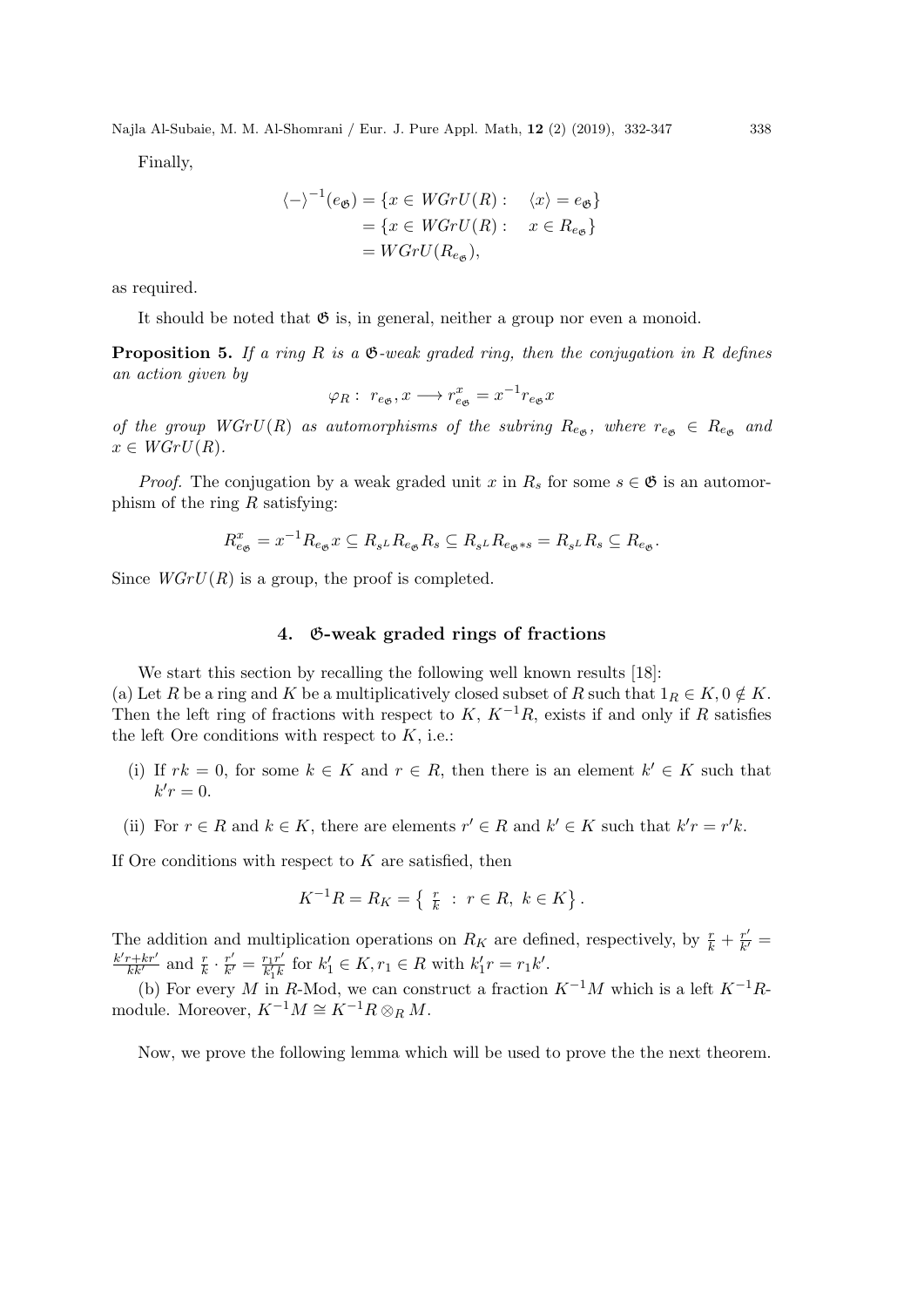**Lemma 1.** Let X be a group, H be a subgroup of X and  $\mathfrak{G} \subset X$  be a set of left coset representatives. Then, for all  $s, t \in \mathfrak{G}$ , the multiplication  $s * t$  in  $\mathfrak{G}$  has a left inverse given by:

$$
(s*t)^{L} = \left(t^{L} \triangleleft f\left(s^{L} \triangleleft f(s,t), s*t\right)^{-1}\right) * \left(s^{L} \triangleleft f(s,t)\right)\right).
$$

Proof. We have to show that

$$
\left(\left(t^L \triangleleft f\left(s^L \triangleleft f(s,t), s*t\right)^{-1}\right) * \left(s^L \triangleleft f(s,t)\right)\right) * \left(s*t\right) = e_{\mathfrak{G}}.\right\right)
$$
\n
$$
\tag{5}
$$

To do so, we start with the left hand side of equation (5) as follows:

$$
\begin{aligned}\n&\left(\left(t^L \triangleleft f\left(s^L \triangleleft f(s,t), s*t\right)^{-1}\right) * \left(s^L \triangleleft f(s,t)\right)\right) * \left(s*t\right) = \\
&\left(\left(t^L \triangleleft f\left(s^L \triangleleft f(s,t), s*t\right)^{-1}\right) \triangleleft f\left(s^L \triangleleft f(s,t), s*t\right)\right) * \left(s^L \triangleleft f(s,t)\right) * \left(s*t\right)\right\right\right) = \\
&\left(t^L \triangleleft f\left(s^L \triangleleft f(s,t), s*t\right)^{-1} f\left(s^L \triangleleft f(s,t), s*t\right)\right) * \left(s^L * s\right) * t\right\right) = \\
&\left(t^L * t = e_{\mathfrak{G}}.\n\end{aligned}
$$

The right division property yields  $(t^L \triangleleft f(s^L \triangleleft f(s,t), s*t)^{-1}) * (s^L \triangleleft f(s,t)) = (s*t)^L$ as required.

**Theorem 6.** Let R be a  $\mathfrak{G}\text{-weak graded ring and }K$  be a multiplicatively closed set of  $\mathfrak{G}\text{-}homogeneous$  elements not containing 0. Then the localization  $R_K$  can be written as the  $direct\ sum\ of\ its\ \mathfrak{G}\textrm{-}components\ as\ follows:$ 

$$
R_K = \bigoplus_{s \in \mathfrak{G}} (R_K)_s, \qquad \qquad (as additive subgroups)
$$

with,

$$
R_K = \left\{ \begin{array}{l} \frac{r}{k} \ : \ r \in R, \ k \in K \end{array} \right\}
$$

and

 $(R_K)_s = \left\{ \begin{array}{l l} \frac{r}{k} \in R_K \ : \ r \ and \ k \ are \ \mathfrak{G}\text{-}homogeneous \ and \ \langle k \rangle^L * \langle r \rangle = s \right\} \end{array}$ 

such that  $f(s,t) = f(s, p)$  for all  $s, t, p \in \mathfrak{G}$ , where  $\langle k \rangle$ ,  $\langle r \rangle$  are the  $\mathfrak{G}\text{-}\mathfrak{g}$  and  $\langle k \rangle$  and  $r$ respectively.

*Proof.* We begin the proof by showing that  $(R_K)_s$  is an additive subgroup of  $R_K$  as follows: If  $\frac{r}{k}, \frac{r'}{k'}$  $\frac{r'}{k'} \in (R_K)_s$ , then  $\langle k \rangle^L * \langle r \rangle = s = \langle k' \rangle^L * \langle r' \rangle$ . Hence,  $\frac{r}{k} + \frac{r'}{k'}$  $\frac{r'}{k'} = \frac{k'r + kr'}{kk'}$ .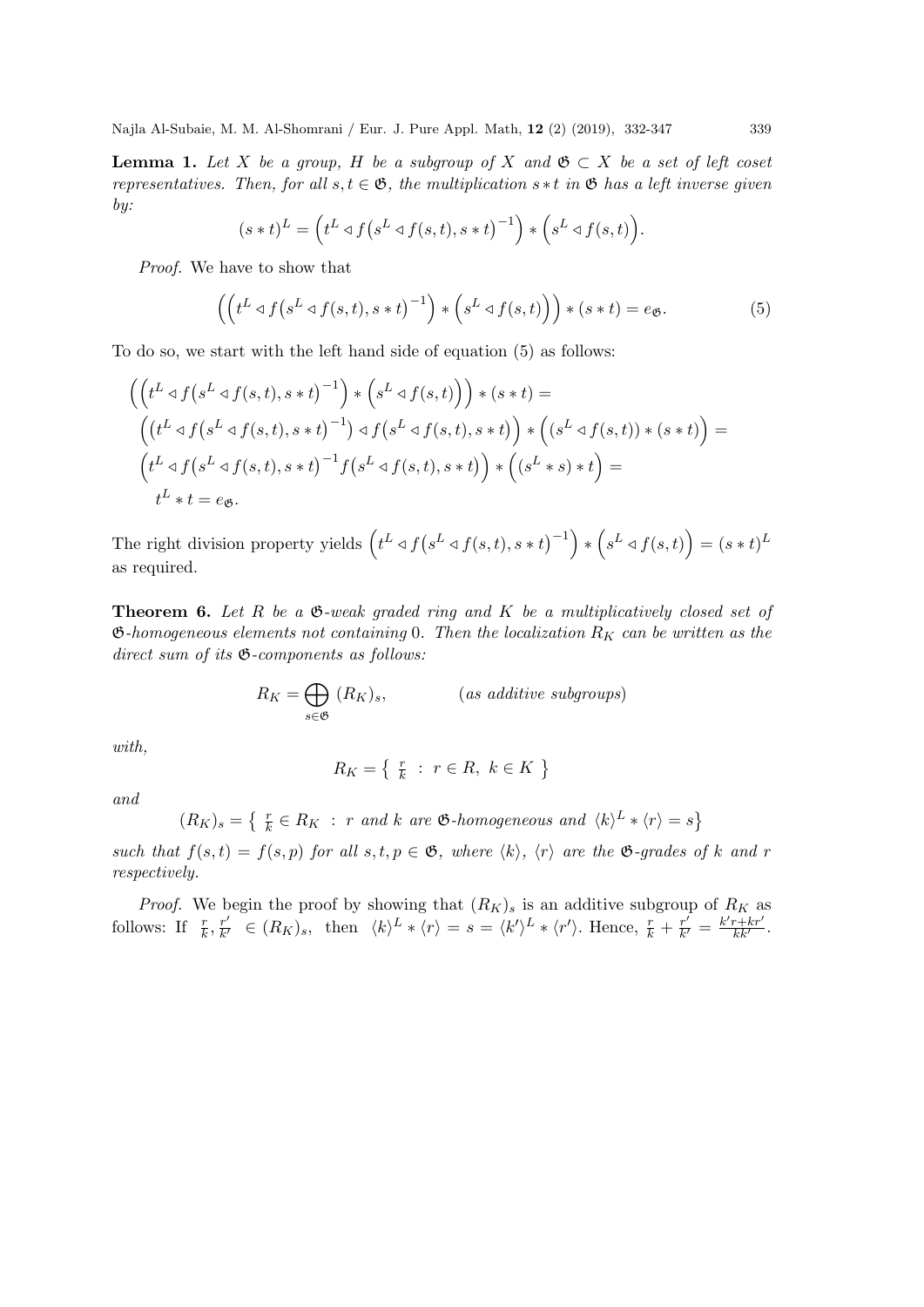Consequently,

$$
\langle \frac{k'r + kr'}{kk'} \rangle = \langle kk'\rangle^L * \langle kr'\rangle
$$
  
\n
$$
= (\langle k \rangle * \langle k'\rangle)^L * (\langle k \rangle * \langle r'\rangle)
$$
  
\n
$$
= ((\langle k'\rangle^L \triangleleft f(\langle k \rangle^L \triangleleft f(\langle k \rangle, \langle k'\rangle), \langle k \rangle * \langle k'\rangle)^{-1}) * (\langle k \rangle^L \triangleleft f(\langle k \rangle, \langle k'\rangle)) ) * (\langle k \rangle * \langle r'\rangle)
$$
  
\n
$$
= ((\langle k'\rangle^L \triangleleft f(\langle k \rangle^L \triangleleft f(\langle k \rangle, \langle k'\rangle), \langle k \rangle * \langle k'\rangle)^{-1}) \triangleleft f(\langle k \rangle^L \triangleleft f(\langle k \rangle, \langle k'\rangle), \langle k \rangle * \langle r'\rangle) \rangle
$$
  
\n
$$
* (\langle k \rangle^L \triangleleft f(\langle k \rangle, \langle k'\rangle) * (\langle k \rangle * \langle r'\rangle))
$$
  
\n
$$
= ((k')^L \triangleleft f(\langle k \rangle, \langle k'\rangle), \langle k \rangle * \langle k'\rangle)^{-1} f(\langle k \rangle^L \triangleleft f(\langle k \rangle, \langle k'\rangle), \langle k \rangle * \langle r'\rangle)
$$
  
\n
$$
* ((\langle k \rangle^L * \langle k \rangle) * \langle r'\rangle))
$$
  
\n
$$
* ((\langle k \rangle^L * \langle k \rangle) * \langle r'\rangle))
$$
  
\n
$$
= (k')^L * (e_{\mathfrak{G}} * \langle r'\rangle) = \langle k'\rangle^L * \langle r'\rangle = s.
$$

Also, if  $\frac{r}{k} \in (R_K)_s$ , then  $-(\frac{r}{k}) = \frac{-r}{k} \in (R_K)_s$ . Indeed, if  $\frac{r}{k} \in (R_K)_s$ , then  $\langle k \rangle^L * \langle r \rangle = s =$  $\langle k \rangle^L * \langle -r \rangle$  as r is a  $\mathfrak{G}$ -homogeneous element, i.e. r is contained in fixed component and since each component are additive subgroup of R yields  $-r$  has the same  $\mathfrak{G}\text{-grade}$ . Hence,  $(R_K)$  is an additive subgroup of  $R_K$  for all  $s \in \mathfrak{G}$ .

Next, we have to show that  $R_K = \bigoplus_{s \in \mathfrak{G}} (R_K)_s$ . It is obvious that  $R_K = \sum_{s \in \mathfrak{G}} (R_K)_s$ . So, let  $\frac{r}{k} \in (R_K)_{s_j} \cap \{(R_K)_{s_1} + \ldots + (\tilde{R}_K)_{s_{j-1}} + (R_K)_{s_{j+1}} + \ldots + (R_K)_{s_n}\}\$  for all  $s_j \neq$  $s_1, \ldots, s_{j-1}, s_{j+1}, \ldots, s_n$ . Thus,

$$
\langle k \rangle^L * \langle r \rangle = s_j
$$
 and  $\langle k \rangle^L * \langle r \rangle = s_i$ ,

where  $i = 1, ..., j-1, j+1, ..., n$ . This means that, either  $(R_K)_{s_j} = (R_K)_{s_i}$  which is a contradiction or  $\frac{r}{k} = 0_{R_K}$  which implies  $R_K = \bigoplus_{s \in \mathfrak{G}} (R_K)_s$  as required.

#### 5. Additional examples of G-weak graded rings

In this section, we give additional examples of  $\mathfrak{G}\text{-weak}$  and fully  $\mathfrak{G}\text{-weak}$  graded rings that are not trivially constructed.

**Example 1.** Consider a ring R to be the ring of all  $2 \times 2$  matrices over the field  $\mathbb{R}$ , i.e.,

$$
R = M_2(\mathbb{R}) = \left\{ \left( \begin{array}{cc} a & b \\ c & d \end{array} \right) \quad : \quad a, b, c, d \in \mathbb{R} \right\}.
$$

Let X be the dihedral group  $D_6 = \langle x, y : x^6 = y^2 = 1, xy = yx^5 \rangle$  and H be the non-normal subgroup  $\{1, x^3, y, x^3y\}$ . Choose  $\mathfrak{G} = \{1, x, x^5\}$  to be the set of left coset representatives. Then the  $*$  and f operations as well as the actions  $\triangleleft$  and  $\triangleright$  are given by the following tables:

Thus,  $R = R_1 \oplus R_x \oplus R_{x^5}$ , where

$$
R_1 = \left\{ \left( \begin{array}{cc} a & 0 \\ 0 & d \end{array} \right) \quad : \quad a, d \in \mathbb{R} \right\},
$$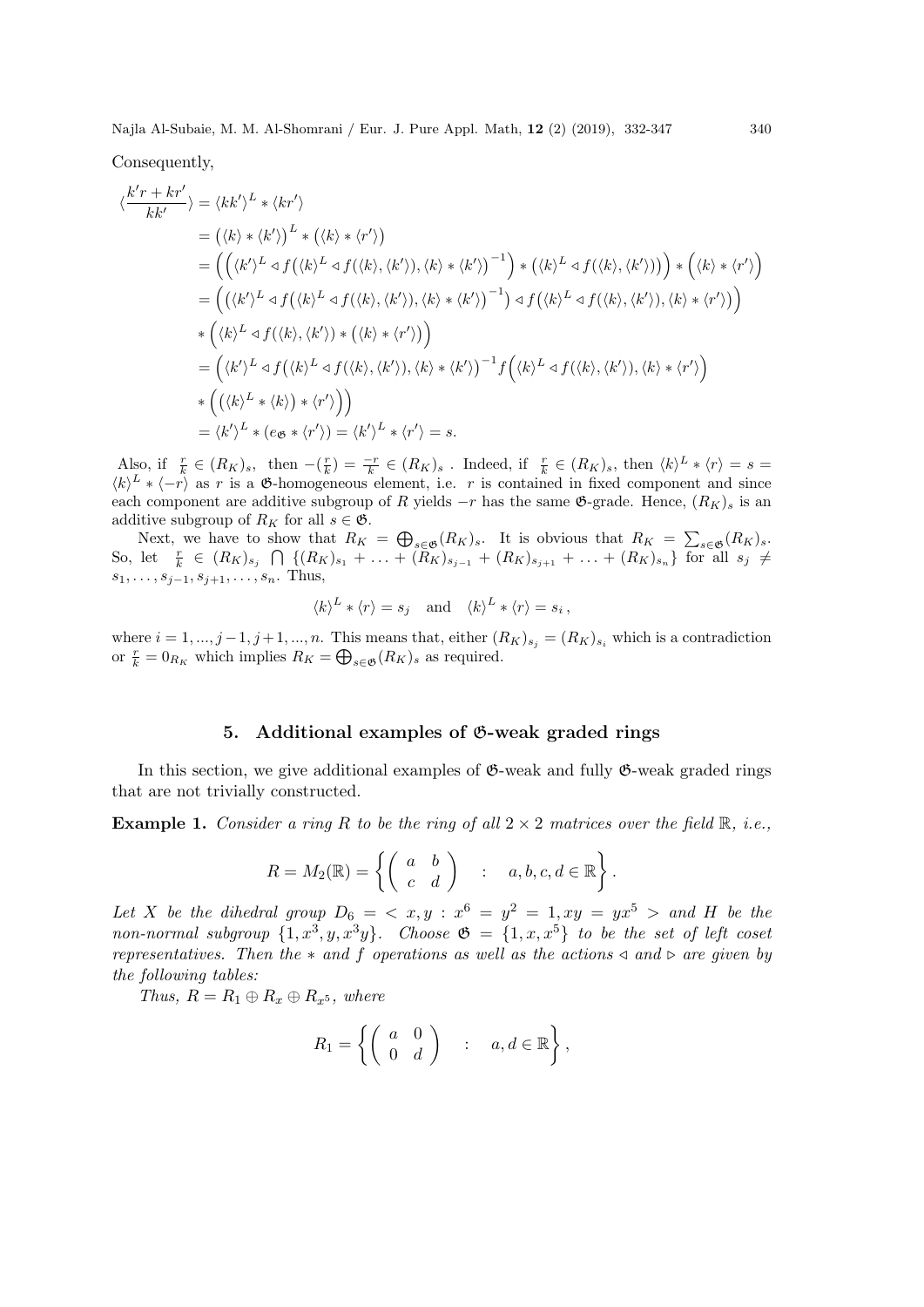|              |             | $\mathbf{r}$      | $\boldsymbol{\alpha}$<br>w |                   | 77          | $\sim$<br>u |
|--------------|-------------|-------------------|----------------------------|-------------------|-------------|-------------|
|              |             | <b>**</b><br>∡⊾   | $\sim$<br>w                |                   |             |             |
| <b>**</b>    | . .         | $\mathbf{r}$<br>u |                            | △                 | $\sim$<br>w |             |
| $\mathbf{r}$ | $\sim$<br>J |                   |                            | $\mathbf{r}$<br>w |             | $\sim$<br>w |

Table 1:  $*$  and  $f$  operations.

| Table 2: $\triangleright$ and $\triangleleft$ actions. |  |                   |  |                      |  |                     |       |                  |              |             |
|--------------------------------------------------------|--|-------------------|--|----------------------|--|---------------------|-------|------------------|--------------|-------------|
| $s \triangleright u$                                   |  | $x^{\mathsf{U}}$  |  | $\gamma$             |  | $s \triangleleft u$ |       | $x^{\mathsf{J}}$ |              | $\sim$      |
|                                                        |  | $x^{\mathbf{c}}$  |  | $x^{\cdot}$          |  |                     |       |                  |              |             |
| X                                                      |  | $x^{\mathsf{C}}$  |  | $x^{\circ}$          |  | X                   |       |                  | $x^{\cdot}$  | $x^{\cdot}$ |
| $x^{\mathbf{c}}$                                       |  | $x^{\mathcal{P}}$ |  | $\mathcal{P}^{\vee}$ |  | $x^{\circ}$         | $r^0$ | $x^{\circ}$      | $\mathbf{r}$ | $\sim$      |

# $R_x = \left\{ \begin{pmatrix} 0 & 0 \\ 0 & 0 \end{pmatrix} \right\}$  $c \quad 0$  $\Big)$  :  $c \in \mathbb{R}$  $R_{x^5} = \left\{ \left( \begin{array}{cc} 0 & b \ 0 & 0 \end{array} \right) \quad : \quad b \in \mathbb{R} \right\}.$

and

Moreover, the inclusion property  $R_sR_t \subseteq R_{s*t}$  is satisfied for all  $s, t \in \mathfrak{G}$ . This can be detailed as follows:

(i) 
$$
R_1R_1 \subseteq R_{1*1} = R_1
$$
, as for all  $\begin{pmatrix} a_1 & 0 \\ 0 & d_1 \end{pmatrix}$ ,  $\begin{pmatrix} a_2 & 0 \\ 0 & d_2 \end{pmatrix} \in R_1$ , we have  
\n $\begin{pmatrix} a_1 & 0 \\ 0 & d_1 \end{pmatrix} \begin{pmatrix} a_2 & 0 \\ 0 & d_2 \end{pmatrix} = \begin{pmatrix} a_1a_2 & 0 \\ 0 & d_1d_2 \end{pmatrix} \in R_1 = R_{1*1}.$   
\n(ii)  $R_1R_x \subseteq R_{1*x} = R_x$ , as for all  $\begin{pmatrix} a & 0 \\ 0 & d \end{pmatrix} \in R_1$  and  $\begin{pmatrix} 0 & 0 \\ c & 0 \end{pmatrix} \in R_x$ , we have  
\n $\begin{pmatrix} a & 0 \\ 0 & d \end{pmatrix} \begin{pmatrix} 0 & 0 \\ c & 0 \end{pmatrix} = \begin{pmatrix} 0 & 0 \\ dc & 0 \end{pmatrix} \in R_x = R_{1*x}.$   
\n(iii)  $R_1R_{x^5} \subseteq R_{1*x^5} = R_{x^5}$ , as for all  $\begin{pmatrix} a & 0 \\ 0 & d \end{pmatrix} \in R_1$  and  $\begin{pmatrix} 0 & b \\ 0 & 0 \end{pmatrix} \in R_{x^5}$ , we have  
\n $\begin{pmatrix} a & 0 \\ 0 & d \end{pmatrix} \begin{pmatrix} 0 & b \\ 0 & 0 \end{pmatrix} = \begin{pmatrix} 0 & ab \\ 0 & 0 \end{pmatrix} \in R_{x^5} = R_{1*x^5}.$   
\n(iv)  $R_xR_1 \subseteq R_{x*1} = R_x$ , as for all  $\begin{pmatrix} 0 & 0 \\ c & 0 \end{pmatrix} \in R_x$  and  $\begin{pmatrix} a & 0 \\ 0 & d \end{pmatrix} \in R_1$ , we have  
\n $\begin{pmatrix} 0 & 0 \\ c & 0 \end{pmatrix} \begin{pmatrix} a & 0 \\ 0 & d \end{pmatrix} = \begin{pmatrix} 0 & 0 \\ ca & 0 \end{pmatrix} \in R_x = R_{x*1}.$ 

 $x^5$ 

 $x^3$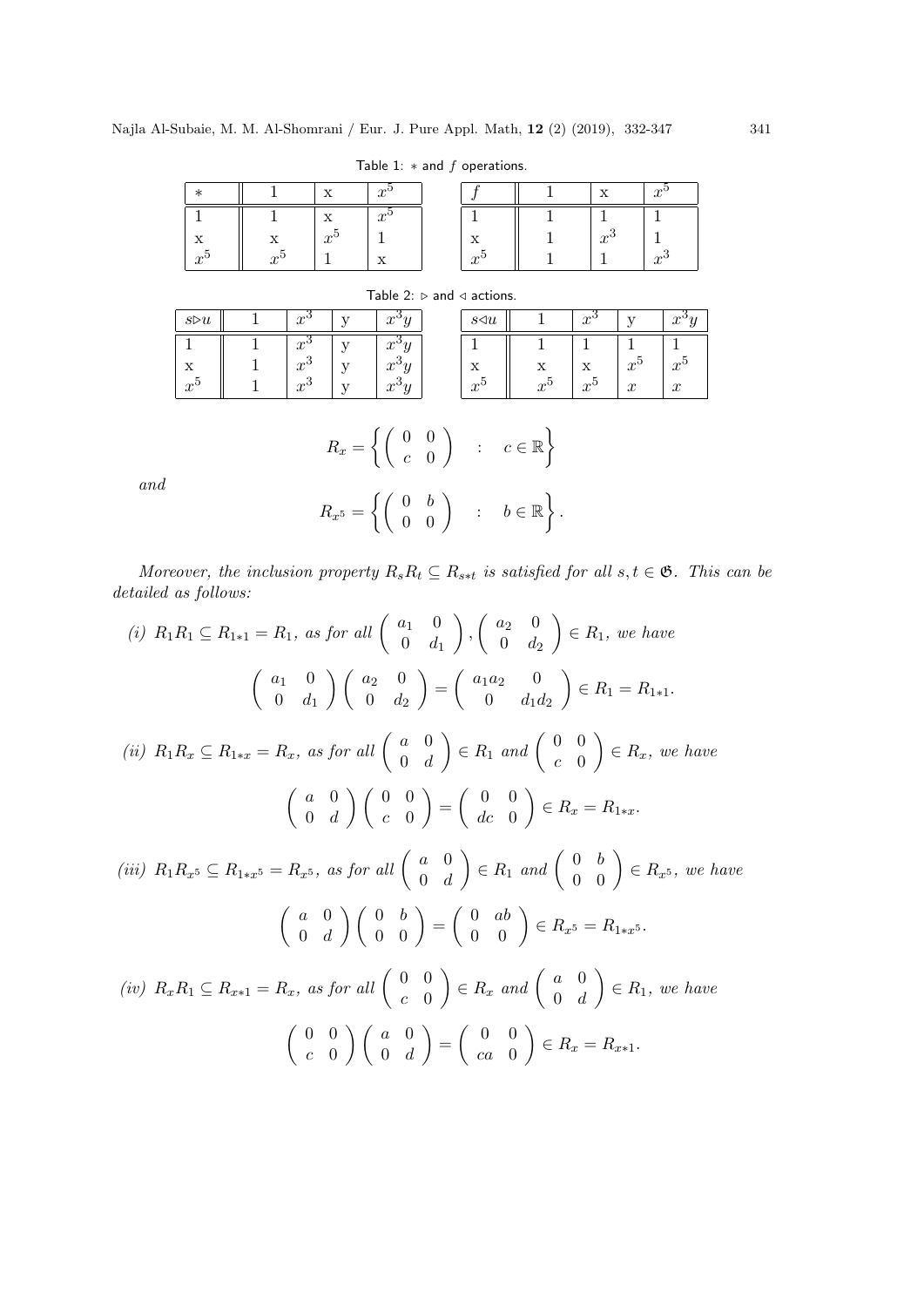(v) 
$$
R_x R_x \subseteq R_{x*x} = R_x 5
$$
, as for all  $\begin{pmatrix} 0 & 0 \\ c_1 & 0 \end{pmatrix}$ ,  $\begin{pmatrix} 0 & 0 \\ c_2 & 0 \end{pmatrix} \in R_x$ , we have  
\n
$$
\begin{pmatrix} 0 & 0 \\ c_1 & 0 \end{pmatrix} \begin{pmatrix} 0 & 0 \\ c_2 & 0 \end{pmatrix} = \begin{pmatrix} 0 & 0 \\ 0 & 0 \end{pmatrix} \in R_x 5 = R_{x*x}.
$$
\n(vi)  $R_x R_x 5 \subseteq R_{x*x} 5 = R_1$ , as for all  $\begin{pmatrix} 0 & 0 \\ c & 0 \end{pmatrix} \in R_x$  and  $\begin{pmatrix} 0 & b \\ 0 & 0 \end{pmatrix} \in R_x 5$ , we have  
\n
$$
\begin{pmatrix} 0 & 0 \\ c & 0 \end{pmatrix} \begin{pmatrix} 0 & b \\ 0 & 0 \end{pmatrix} = \begin{pmatrix} 0 & 0 \\ 0 & cb \end{pmatrix} \in R_1 = R_{x*x} 5.
$$
\n(vii)  $R_x 5R_1 \subseteq R_x 5_{*1} = R_x 5$ , as for all  $\begin{pmatrix} 0 & b \\ 0 & 0 \end{pmatrix} \in R_x 5$  and  $\begin{pmatrix} a & 0 \\ 0 & d \end{pmatrix} \in R_1$ , we have  
\n
$$
\begin{pmatrix} 0 & b \\ 0 & 0 \end{pmatrix} \begin{pmatrix} a & 0 \\ 0 & d \end{pmatrix} = \begin{pmatrix} 0 & bd \\ 0 & 0 \end{pmatrix} \in R_x 5 = R_x 5_{*1}.
$$
\n(viii)  $R_x 5R_x \subseteq R_x 5_{*x} = R_1$ , as for all  $\begin{pmatrix} 0 & b \\ 0 & 0 \end{pmatrix} \in R_x 5$  and  $\begin{pmatrix} 0 & 0 \\ c & 0 \end{pmatrix} \in R_x$ , we have  
\n
$$
\begin{pmatrix} 0 & b \\ 0 & 0 \end{pmatrix} \begin{pmatrix} 0 & 0 \\ c & 0 \end{pmatrix} = \begin{pmatrix} bc & 0 \\ 0 & 0 \end{pmatrix} \in R_1 = R_x 5_{*x}.
$$
\n(ix)  $R_x$ 

Therefore,  $R$  is a  $\mathfrak{G}\text{-weak graded ring.}$  However, it is not a fully  $\mathfrak{G}\text{-weak graded ring.}$  For instance,  $R_{x^5}R_{x^5} \neq R_{x^5*x^5}$  since  $R_x = R_{x^5*x^5} \nsubseteq R_{x^5}R_{x^5}$ .

Example 2. Let  $X = (\mathbb{Z}_6, +)$  and  $H = \langle 3 \rangle = \{0,3\}$ . Choose the set of left coset representatives to be  $\mathfrak{G} = \{1,3,5\}$ . Then the  $*$  and  $f$  operations as well as the actions  $\triangleleft, \triangleright$ are given by the following tables:

If we consider the Morita ring  $T = \begin{pmatrix} R & M \\ N & S \end{pmatrix}$ , then we have:  $T = T_1 \oplus T_3 \oplus T_5$ ,

where

$$
T_1=\left(\begin{array}{cc}0&M\\0&0\end{array}\right),\ T_3=\left(\begin{array}{cc}R&0\\0&S\end{array}\right)\ and\ T_5=\left(\begin{array}{cc}0&0\\N&0\end{array}\right).
$$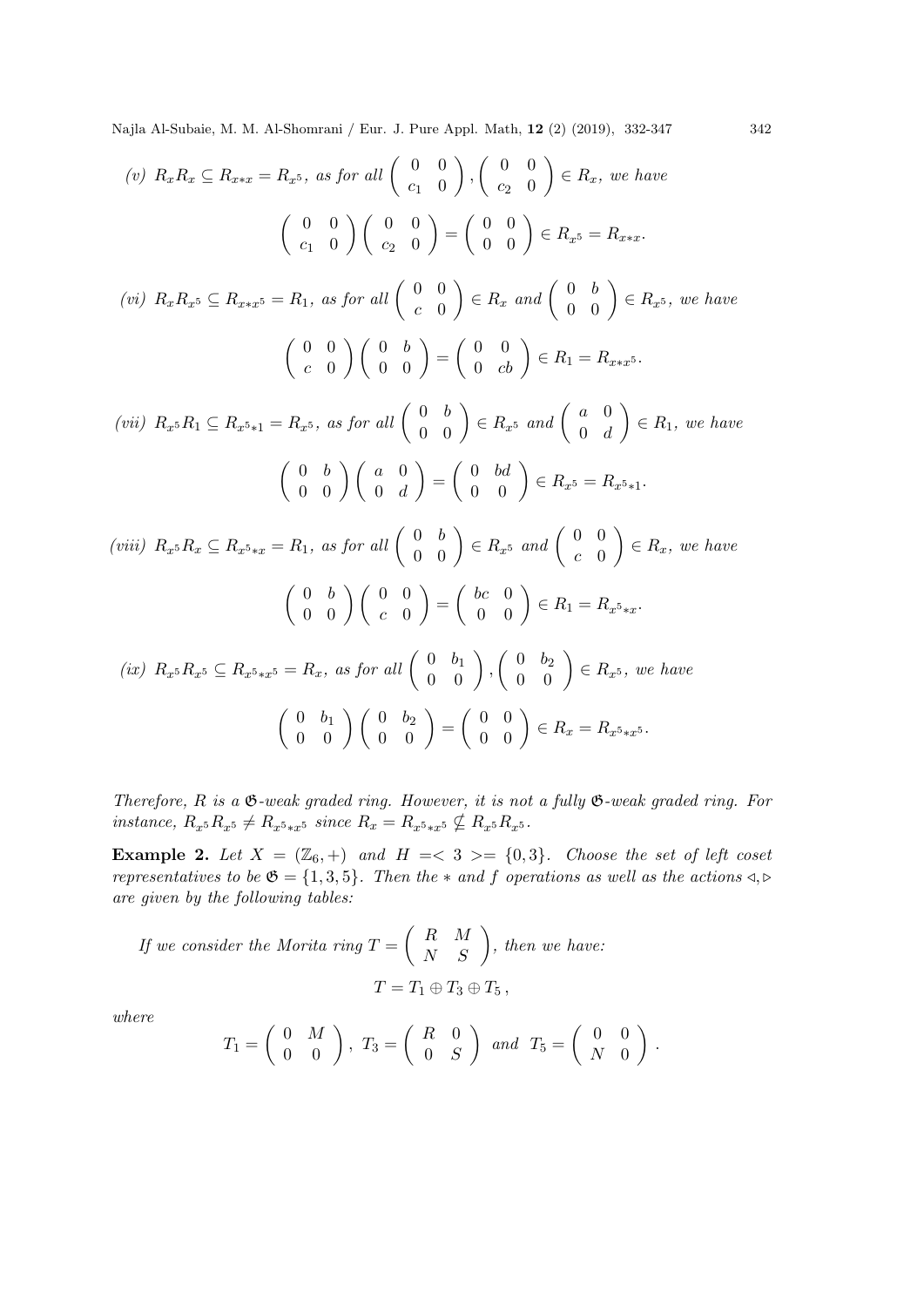Table 3:  $*$  and  $f$  operations.

|                      |  | Table 4: $\triangleright$ and $\triangleleft$ actions. |    |
|----------------------|--|--------------------------------------------------------|----|
| $s \triangleright u$ |  | $s \triangleleft u$                                    | ാ  |
|                      |  |                                                        | റ  |
|                      |  |                                                        |    |
|                      |  |                                                        | Б, |

Moreover, the inclusion property  $T_sT_t \subseteq T_{s*t}$  is satisfied for all  $s, t \in \mathfrak{G}$  which can illustrated as follows:

(i) 
$$
T_3T_3 \subseteq T_{3*3} = T_3
$$
, as for all  $\begin{pmatrix} r_1 & 0 \ 0 & s_1 \end{pmatrix}$  and  $\begin{pmatrix} r_2 & 0 \ 0 & s_2 \end{pmatrix} \in T_3$ , we have  
\n $\begin{pmatrix} r_1 & 0 \ 0 & s_1 \end{pmatrix} \begin{pmatrix} r_2 & 0 \ 0 & s_2 \end{pmatrix} = \begin{pmatrix} r_1r_2 & 0 \ 0 & s_1s_2 \end{pmatrix} \in T_3 = T_{3*3}.$   
\n(ii)  $T_3T_1 \subseteq T_{3*1} = T_1$ , as for all  $\begin{pmatrix} r & 0 \ 0 & s \end{pmatrix} \in T_3$  and  $\begin{pmatrix} 0 & m \ 0 & 0 \end{pmatrix} \in T_1$ , we have  
\n $\begin{pmatrix} r & 0 \ 0 & s \end{pmatrix} \begin{pmatrix} 0 & m \ 0 & 0 \end{pmatrix} = \begin{pmatrix} 0 & rm \ 0 & 0 \end{pmatrix} \in T_1 = T_{3*1}.$   
\n(iii)  $T_3T_5 \subseteq T_{3*5} = T_5$ , as for all  $\begin{pmatrix} r & 0 \ 0 & s \end{pmatrix} \in T_3$  and  $\begin{pmatrix} 0 & 0 \ s & 0 \end{pmatrix} \in T_5$ , we have  
\n $\begin{pmatrix} r & 0 \ 0 & s \end{pmatrix} \begin{pmatrix} 0 & 0 \ s & 0 \end{pmatrix} = \begin{pmatrix} 0 & 0 \ s & 0 \end{pmatrix} \in T_5 = T_{3*5}.$   
\n(iv)  $T_1T_3 \subseteq T_{1*3} = T_1$ , as for all  $\begin{pmatrix} 0 & m \ 0 & 0 \end{pmatrix} \in T_1$  and  $\begin{pmatrix} r & 0 \ 0 & s \end{pmatrix} \in T_3$ , we have  
\n $\begin{pmatrix} 0 & m \ 0 & 0 \end{pmatrix} \begin{pmatrix} r & 0 \ 0 & s \end{pmatrix} = \begin{pmatrix} 0 & ms \ 0 & 0 \end{pmatrix} \in T_1 = T_{1*3}.$   
\n(v)  $T_1T_1 \subseteq T_{1$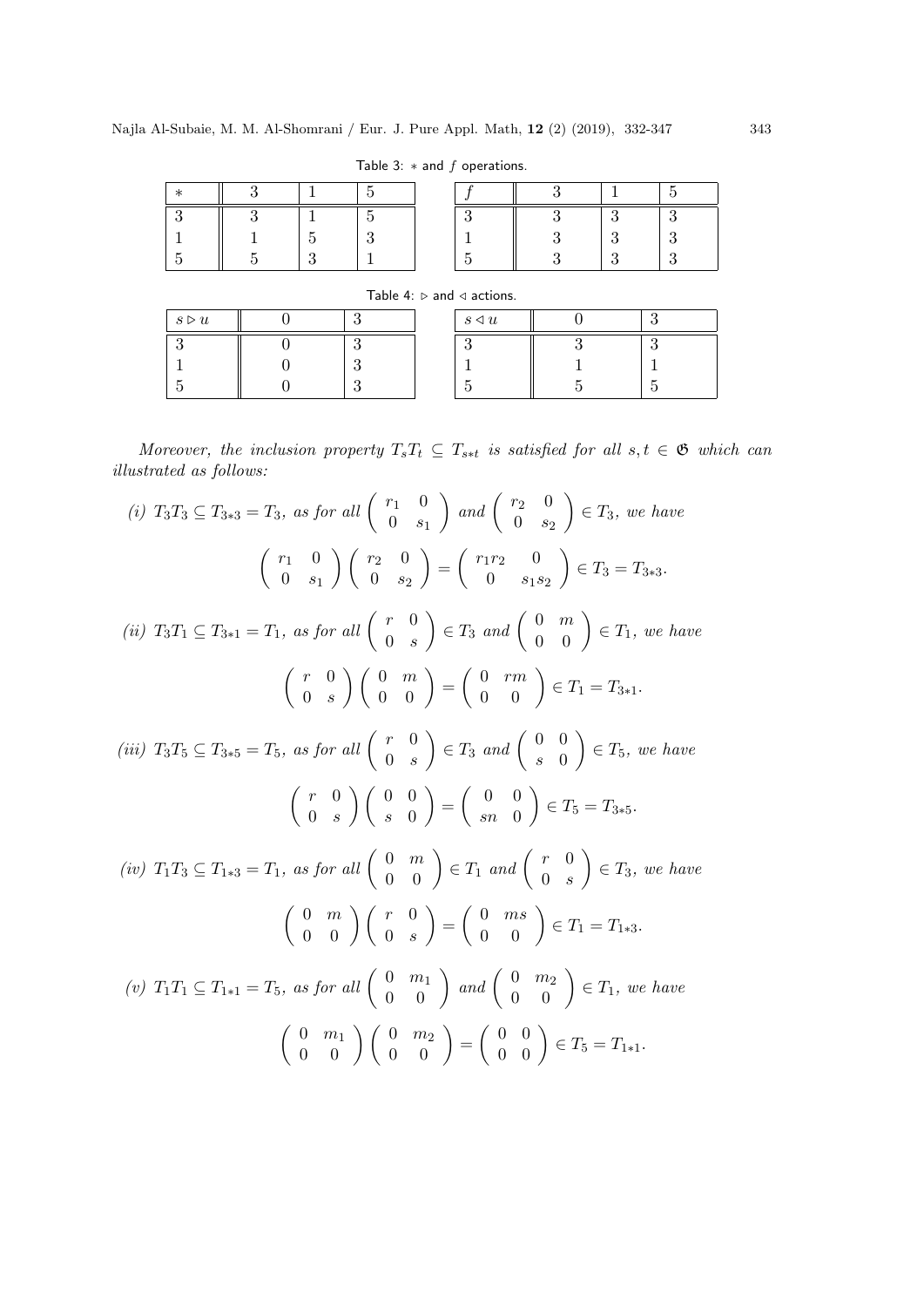$$
(vi) T_1T_5 \subseteq T_{1*5} = T_3, \text{ as for all } \begin{pmatrix} 0 & m \\ 0 & 0 \end{pmatrix} \in T_1 \text{ and } \begin{pmatrix} 0 & 0 \\ n & 0 \end{pmatrix} \in T_5, \text{ we have}
$$
\n
$$
\begin{pmatrix} 0 & m \\ 0 & 0 \end{pmatrix} \begin{pmatrix} 0 & 0 \\ n & 0 \end{pmatrix} = \begin{pmatrix} mn & 0 \\ 0 & 0 \end{pmatrix} \in T_3 = T_{1*5}.
$$
\n
$$
(vii) T_5T_3 \subseteq T_{5*3} = T_5, \text{ as for all } \begin{pmatrix} 0 & 0 \\ n & 0 \end{pmatrix} \in T_5 \text{ and } \begin{pmatrix} r & 0 \\ 0 & s \end{pmatrix} \in T_3, \text{ we have}
$$
\n
$$
\begin{pmatrix} 0 & 0 \\ n & 0 \end{pmatrix} \begin{pmatrix} r & 0 \\ 0 & s \end{pmatrix} = \begin{pmatrix} 0 & 0 \\ nr & 0 \end{pmatrix} \in T_5 = T_{5*3}.
$$
\n
$$
(viii) T_5T_1 \subseteq T_{5*1} = T_3, \text{ as for all } \begin{pmatrix} 0 & 0 \\ n & 0 \end{pmatrix} \in T_5 \text{ and } \begin{pmatrix} 0 & m \\ 0 & 0 \end{pmatrix} \in T_1, \text{ we have}
$$
\n
$$
\begin{pmatrix} 0 & 0 \\ n & 0 \end{pmatrix} \begin{pmatrix} 0 & m \\ 0 & 0 \end{pmatrix} = \begin{pmatrix} 0 & 0 \\ 0 & mn \end{pmatrix} \in T_3 = T_{5*1}.
$$
\n
$$
(ix) T_5T_5 \subseteq T_{5*5} = T_1, \text{ as for all } \begin{pmatrix} 0 & 0 \\ n_1 & 0 \end{pmatrix} \text{ and } \begin{pmatrix} 0 & 0 \\ n_2 & 0 \end{pmatrix} \in T_5, \text{ we have}
$$
\n
$$
\begin{pmatrix} 0 & 0 \\ n_1 & 0 \end{pmatrix} \begin{pmatrix} 0 & 0 \\ n_2 & 0 \end{pmatrix} = \begin{pmatrix} 0 & 0 \\ 0 & 0 \end{pmatrix} \in T_1 = T_{5*5}.
$$

Thus,  $T$  is a  $\mathfrak{G}\text{-weak graded ring.}$  However, it is not a fully  $\mathfrak{G}\text{-weak graded ring.}$  For instance,  $T_5T_5 \neq T_{5*5}$  since  $T_1 = T_{5*5} \nsubseteq T_5T_5$ .

**Example 3.** Consider the ring of real quaternions  $(\mathbb{H}, +, \cdot)$ . Let

$$
X=D_6=\{1,x,x^2,x^3,x^4,x^5,y,xy,x^2y,x^3y,x^4y,x^5y\}
$$

and  $H = \{1, x^2, x^4\}$  be an additive subgroup of the group X. Take the set of left coset representatives to be  $\mathfrak{G} = \{1, y, x^5, xy\}$ . Then the  $*$  and f operations as well as the actions  $\triangleleft, \triangleright$  are given by the following tables:

| $\ast$          |                 | U                                        | $x^5$ | xy                                       |
|-----------------|-----------------|------------------------------------------|-------|------------------------------------------|
|                 |                 | Y                                        | $x^5$ | $\begin{array}{c} xy \\ x^5 \end{array}$ |
| $\frac{y}{x^5}$ | $\frac{y}{x^5}$ |                                          | xy    |                                          |
|                 |                 | $\begin{array}{c} xy \\ x^5 \end{array}$ |       |                                          |
| xy              | xy              |                                          |       |                                          |

Table 5:  $*$  and  $f$  operations.

|                 |       | $x^5$            | xy |
|-----------------|-------|------------------|----|
|                 |       |                  |    |
|                 |       |                  |    |
| $\frac{5}{x^5}$ | $x^4$ | $x^4$            |    |
| xy              |       | $\boldsymbol{x}$ |    |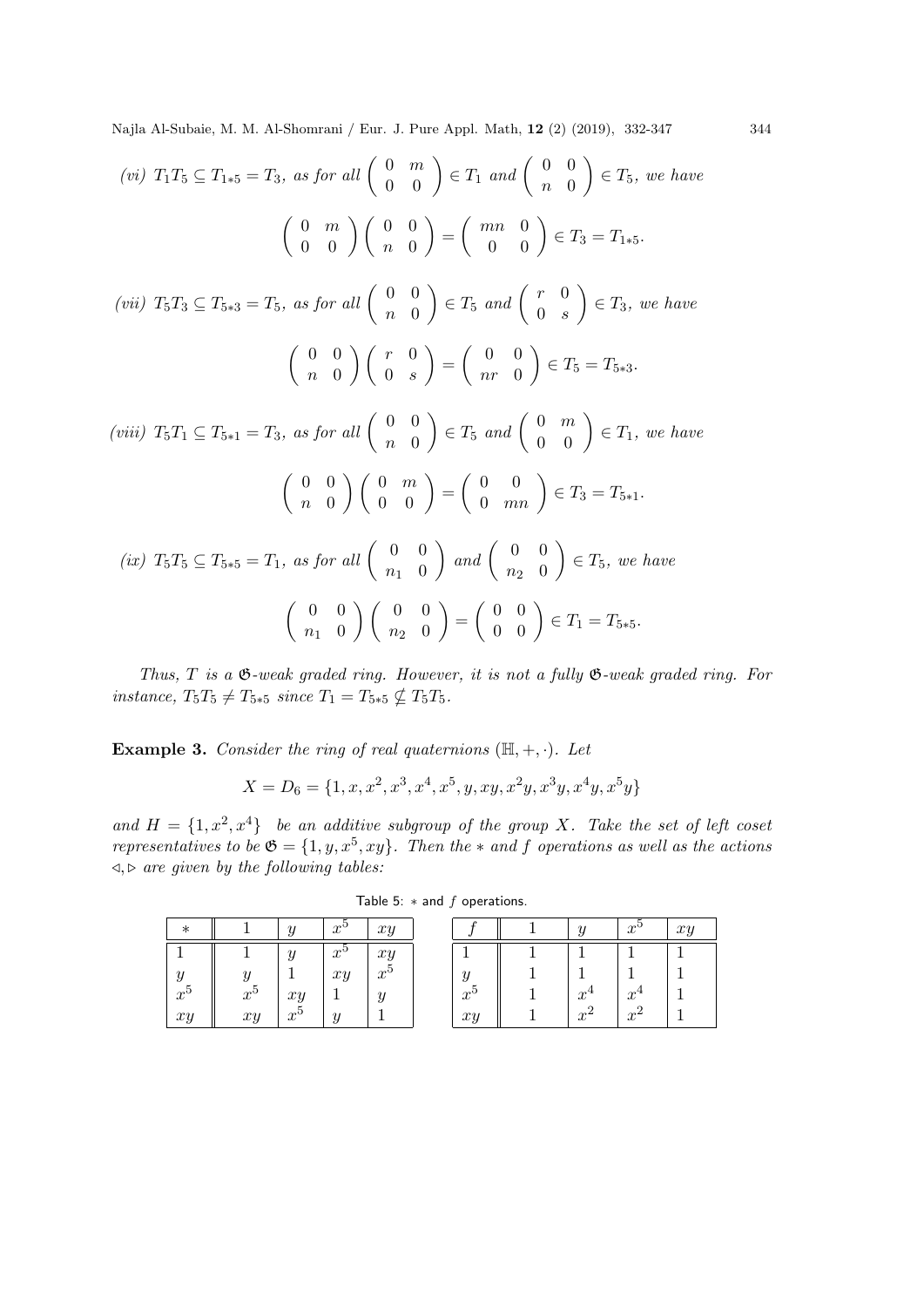|                      |                   |                               | --------                   |             |                  |             |
|----------------------|-------------------|-------------------------------|----------------------------|-------------|------------------|-------------|
| $s \triangleright u$ |                   | $\boldsymbol{x}$              | $s \triangleleft u$        |             |                  |             |
|                      | x                 | $\boldsymbol{x}$              |                            |             |                  |             |
| Y                    | $x^{\mathbb{R}}$  | $\Omega$<br>$x^2$             | $\boldsymbol{\mathcal{U}}$ |             | $\overline{a}$   | $\eta$      |
| $x^{\epsilon}$       | $x^{\mathcal{L}}$ | $x^{\mathcal{I}}$             | $x^{\varepsilon}$          | $x^{\rm o}$ | $x^{\mathsf{U}}$ | $x^{\circ}$ |
| xi                   | $x\$              | $\Omega$<br>$x^{\mathcal{L}}$ | $\gamma$                   | xy          | $x_2$            | $x_2$       |
|                      |                   |                               |                            |             |                  |             |

Table  $6: \triangleright$  and  $\triangleleft$  actions.

Thus,  $\mathbb{H} = R_1 \oplus R_y \oplus R_{x^5} \oplus R_{xy}$  where,  $R_1 = \mathbb{R}$ ,  $R_y = \mathbb{R}i$ ,  $R_{x^5} = \mathbb{R}j$  and  $R_{xy} = \mathbb{R}k$ . The inclusion property can be checked as follows for any  $r, r' \in \mathbb{R}$ :

- (i)  $R_1R_1 \subseteq R_{1*1} = R_1$ , as for all  $r, r' \in R_1$ , we have  $(r)(r') = rr' \in R_1 = R_{1*1}.$
- (ii)  $R_1R_y \subseteq R_{1*y} = R_y$ , as for all  $r \in R_1, r'i \in R_y$ , we have  $(r)(r'i) = (rr')i \in R_y = R_{1*y}.$
- (iii)  $R_1 R_{x^5} \subseteq R_{1*x^5} = R_{x^5}$ , as for all  $r \in R_1, r'j \in R_{x^5}$ , we have  $(r)(r'j) = (rr')j \in R_{x^5} = R_{1*x^5}.$
- (iv)  $R_1R_{xy} \subseteq R_{1*xy} = R_{xy}$ , as for all  $r \in R_1, r'k \in R_{xy}$ , we have  $(r)(r'k) = (rr')k \in R_{xy} = R_{1*xy}.$
- (v)  $R_{\nu}R_1 \subseteq R_{\nu*1} = R_{\nu}$ , as for all  $ri \in R_{\nu}$ ,  $r' \in R_1$ , we have  $(ri)(r') = (rr')i \in R_y = R_{y*1}.$
- (vi)  $R_y R_y \subseteq R_{y*y} = R_1$ , as for all  $ri, r'i \in R_y$ , we have  $(ri)(r'i) = (-rr') \in R_1 = R_{y*y}.$
- (vii)  $R_y R_{x^5} \subseteq R_{y*x^5} = R_{xy}$ , as for all  $ri \in R_y, r'j \in R_{x^5}$ , we have  $(ri)(r'j) = (rr')k \in R_{xy} = R_{y*x^5}.$
- (viii)  $R_yR_{xy} \subseteq R_{y*xy} = R_{x^5}$ , as for all  $ri \in R_y, r'k \in R_{xy}$ , we have  $(ri)(r'k) = (-rr')j \in R_{x^5} = R_{y*xy}.$ 
	- (ix)  $R_x$ 5 $R_1 \subseteq R_x$ 5\*1 =  $R_x$ 5, as for all  $r_j \in R_x$ 5,  $r' \in R_1$ , we have  $(rj)(r') = (rr')j \in R_{x^5} = R_{x^5 \ast 1}.$
	- (x)  $R_x$ <sup>5</sup> $R_y \subseteq R_x$ <sup>5</sup>\*y =  $R_{xy}$ , as for all  $r_j \in R_x$ <sup>5</sup>,  $r'i \in R_y$ , we have  $(rj)(r'i) = (-rr')k \in R_{xy} = R_{x^5*y}.$
	- (xi)  $R_{x^5}R_{x^5} \subseteq R_{x^5*x^5} = R_1$ , as for all  $rj, r'j \in R_{x^5}$ , we have  $(rj)(r'j) = (-rr') \in R_1 = R_{x^5 * x^5}.$
- (xii)  $R_{x5}R_{xy} \subseteq R_{x5*xy} = R_y$ , as for all  $r_j \in R_{x5}$ ,  $r'k \in R_{xy}$ , we have  $(rj)(r'k) = (rr')\tilde{i} \in R_y = R_{x^5 * xy}.$
- (xiii)  $R_{xy}R_1 \subseteq R_{xy*1} = R_{xy}$ , as for all  $rk \in R_{xy}$ ,  $r' \in R_1$ , we have  $(rk)(r') = (rr')k \in R_{xy} = R_{xy*1}.$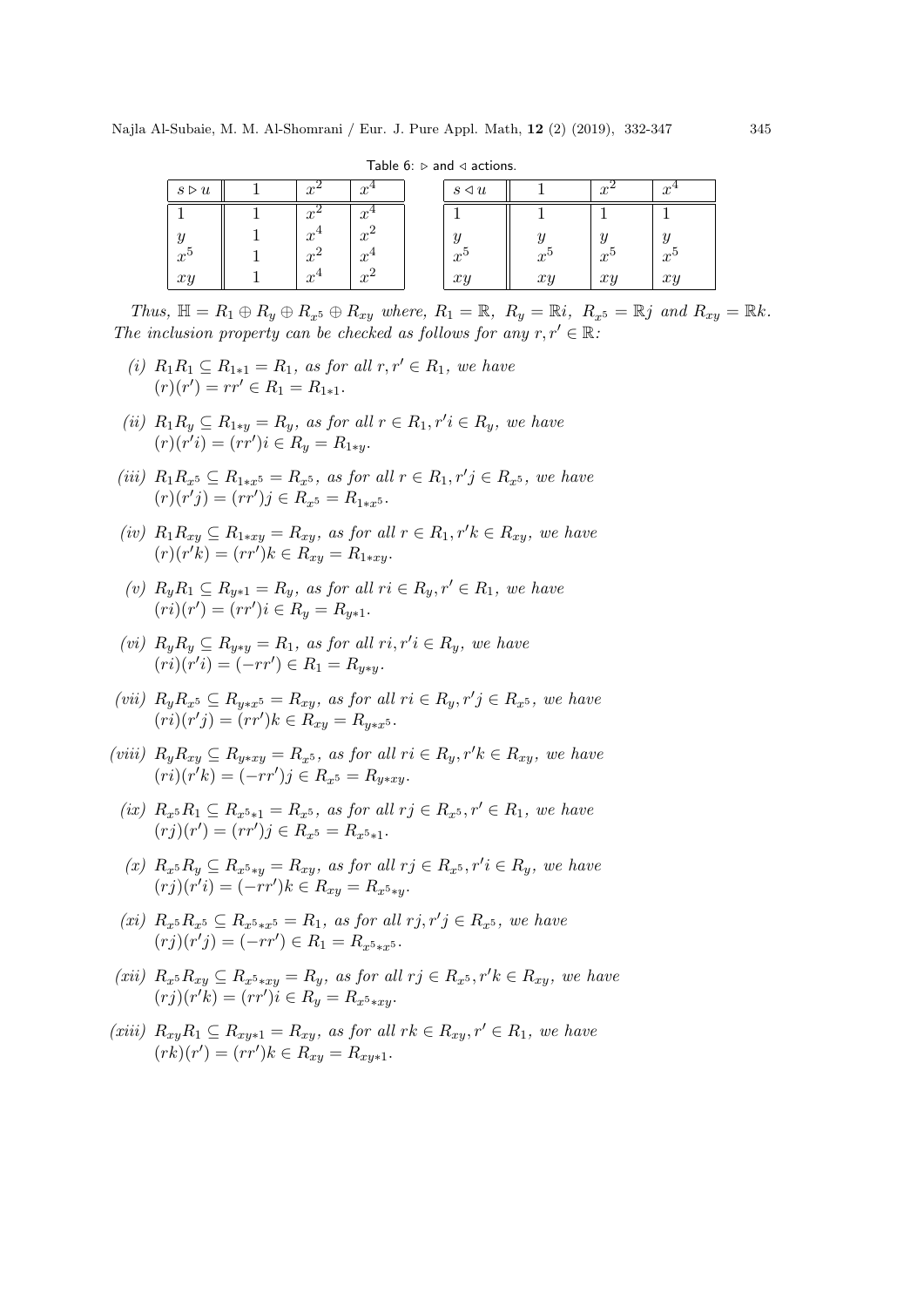REFERENCES 346

- $(xiv)$   $R_{xy}R_y \subseteq R_{xy*y} = R_x$ , as for all  $rk \in R_{xy}$ ,  $r'i \in R_y$ , we have  $(rk)(r'i) = (rr')j \in R_{x^5} = R_{xy*y}.$
- $(xv)$   $R_{xy}R_{x^5} \subseteq R_{xy*x^5} = R_y$ , as for all  $rk \in R_{xy}, r'j \in R_{x^5}$ , we have  $(rk)(r'j) = (-rr')i \in R_y = R_{xy*x^5}.$
- (xvi)  $R_{xy}R_{xy} \subseteq R_{xy*xy} = R_1$ , as for all  $rk, r'k \in R_{xy}$ , we have  $(rk)(r'k) = (-rr') \in R_1 = R_{xy*xy}.$

Therefore,  $\mathbb H$  is a fully  $\mathfrak G$ -weak graded ring.

#### References

- [1] G. Abrams and C. Menini. Rings of endomorphisms of semigroup-graded modules. Rocky Mountain J. Math., 26(2):375-406, (1996).
- [2] T. Albu, C. Năstăsescu, Infinite group-graded rings, rings of endomorphisms and localization. J. Pure Appl. Algebra, 59:125-150, (1989).
- [3] M. M. Al-Shomrani. A construction of graded rings using a set of left coset representatives. JP Journal of Algebra, Number Theory and Applications, 25(2):133-144, (2012).
- [4] N. Al-Subaie, M. Al-Shomrani, On weak graded rings. Eur. J. Pure Appl. Math., 10:967-980, (2017).
- [5] M. Beattie, Duality theorems for rings with actions and coactions. J. Algebra, 115:302-312, (1988).
- [6] E. J. Beggs. Making non-trivially associated tensor categories from left coset representatives. J. Pure Appl. Algebra, 177(1):5-41, (2003).
- [7] M. Cohen and S. Montgomery. Group-graded rings, smash product and group actions. Trans. Amer. Math. Soc., 282(1):237-258, (1984).
- [8] E. C. Dade. Group graded rings and modules. Math. Z., 174:241-262, (1980).
- [9] E. Dade, Clifford theory for group graded rings. J. Reine Angew. Math., 369:40-86, (1986).
- [10] E. Dade, Clifford theory for group graded rings II. J. Reine Angew. Math., 387:148- 181, (1988).
- [11] S. Dascalescu, A. V. Kelarev and L. Van Wyk. Semigroup gradings of full matrix rings. Comm. Algebra, 29(11):5023-5031, (2001).
- [12] J. L. Gómez Pardo and C. Nǎstǎsescu. Relative projectivity, graded Cliffored theory and applications. J. Algebra, 141(2):484-504, (1991).